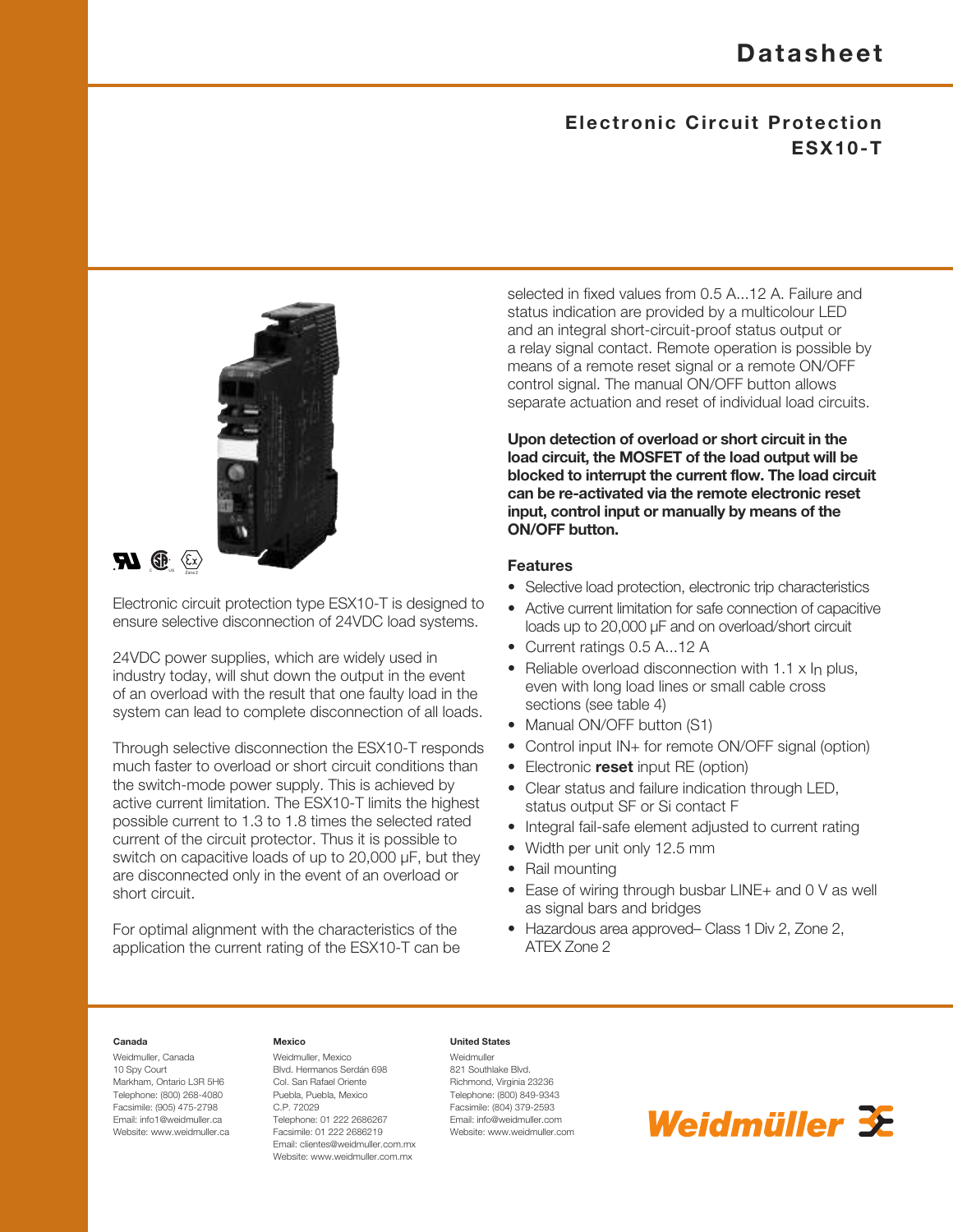# **Electronic Circuit Protection ESX10-T**

nominal data: 24VDC / max. 0.2 A (short circuit proof)

 $+24$  V  $=$  S1 is ON, load output connected through

status output is internally connected to GND with a 10 kOhm resistor

# **Approvals A A Technical data** (T<sub>ambient</sub> = 40°C, operating voltage U<sub>b</sub> = 24VDC)

| <b>Authority</b>                                  | Voltage rating | <b>Current ratings</b> |  |  |
|---------------------------------------------------|----------------|------------------------|--|--|
| UL2367 (E306740)                                  | 24VDC          | 0.512A                 |  |  |
| UL1604 (E322549)                                  | 24VDC          | 0.512A                 |  |  |
| (class 1, div. 2, group A, B, C, D)               |                |                        |  |  |
| UL508/ cUL508                                     | 24VDC          | 0.512A                 |  |  |
| CSA file 165971 (LR16186):                        |                |                        |  |  |
| CSA C22.2 No: 213 (class I, div. 2)               | 24VDC          | 0.512A                 |  |  |
| Groups A, B, C, D, T5                             |                |                        |  |  |
| CSA C22.2 No: 14                                  | 24VDC          | 0.512A                 |  |  |
| Class 2                                           |                |                        |  |  |
| Meets requirements for Class 2 current limitation |                |                        |  |  |
| (ESX10-T 0.5 A / 1 A / 2 A / 3 A                  |                |                        |  |  |

#### **Technical data** (Tambient = 40°C, operation

| CSA C22.2 No: 14                                  | 0.512A<br>24VDC                                                |                            | $OV = S1$ is $ON$ , load output blocked and/or              |
|---------------------------------------------------|----------------------------------------------------------------|----------------------------|-------------------------------------------------------------|
| Class 2                                           |                                                                |                            | switch S1 is OFF                                            |
| Meets requirements for Class 2 current limitation |                                                                |                            | ESX10-TB127 reverse                                         |
| (ESX10-T 0.5 A / 1 A / 2 A / 3 A                  |                                                                |                            | red LED lit                                                 |
|                                                   |                                                                | OFF condition              | 0 V level at status output when:                            |
|                                                   |                                                                |                            | • switch S1 is in ON position, but device is                |
|                                                   | Technical data (Tambient = 40°C, operating voltage Ub = 24VDC) |                            | still in switch-on delay                                    |
|                                                   |                                                                |                            | · switch S1 is OFF, or control signal OFF,                  |
| Operating data                                    |                                                                |                            | device is switched off                                      |
| Operating voltage Ub                              | 24VDC (1832 V)                                                 |                            | • no operating voltage Ub                                   |
| Current rating In                                 | fixed current ratings: 0.5, 1 A, 2 A, 3 A, 4 A,                | Signal output F            | ESX10-TB-101/-102                                           |
|                                                   | 6 A, 8 A, 10 A, 12 A                                           | Electrical data            | potential-free signal contact                               |
| Closed current I <sub>0</sub>                     | ON condition: typically 2030 mA                                |                            | max. 30VDC/0.5 A, min. 10 V/10 mA                           |
|                                                   | depending on signal output                                     | ON condition LED green     | voltage U <sub>b</sub> applied, switch S1 is in ON position |
| Status indication                                 | · multicolour LED:                                             |                            | no overload, no short circuit                               |
| by means of                                       | GREEN: unit is ON, power-MOSFET                                | OFF condition LED off      | • device switched off (switch S1 is in OFF position)        |
|                                                   | is switched on                                                 |                            | • no voltage U <sub>b</sub> applied                         |
|                                                   | - status output SF ON,                                         | Fault condition LED orange | overload condition $> 1.1 \times I_n$ up to                 |
|                                                   | supplies $+ 24VDC$                                             |                            | electronic disconnection                                    |
|                                                   | ORANGE: in the event of overload or                            | Fault condition LED red    | electronic disconnection upon                               |
|                                                   | short circuit until electronic                                 |                            | overload or short circuit                                   |
|                                                   | disconnection                                                  |                            | device switched off with control signal                     |
|                                                   | RED: - unit electronically disconnected                        |                            | (switch S1 is in ON position)                               |
|                                                   | - load circuit/Power-MOSFET                                    | ESX10-TB-101               |                                                             |
|                                                   | OFF                                                            |                            | single signal, make contact                                 |
|                                                   | OFF: - manually switched off                                   | ESX10-TB-102               | contact SC/SO-SI open                                       |
|                                                   | $(S1 = OFF)$                                                   |                            | single signal, break contact                                |
|                                                   | or device is dead                                              |                            | contact SC/SO-SI closed                                     |
|                                                   | - undervoltage ( $Ub < 8 V$ )                                  | Fault                      | signal output fault conditions:                             |
|                                                   | - after switch-on till the end                                 |                            | • no operating voltage Ub                                   |
|                                                   | of the delay period                                            |                            | • ON/OFF switch S1 is in OFF position                       |
|                                                   | · status output SF (option)                                    |                            | • red LED lighted                                           |
|                                                   | · potential-free signal contact F (option)                     |                            | (electronic disconnection)                                  |
|                                                   | · ON/OFF/ condition of switch S1                               | Reset input RE             | ESX10-TB-124/-127                                           |
| Load circuit                                      |                                                                | Electrical data            | voltage: max. +32VDC                                        |
| Load output                                       | Power-MOSFET switching output                                  |                            | high $>$ 8VDC $\leq$ 32VDC                                  |
|                                                   |                                                                |                            | $low \leq 3VDC > 0 V$                                       |
|                                                   | (high side switch)                                             |                            | power consumption typically 2.6 mA                          |
| Overload disconnection                            | typically $1.1 \times I_n$ (1.051.35 x $I_n$ )                 |                            | $(+24VDC)$                                                  |
| Short-circuit current IK                          | active current limitation (see table 1)                        |                            | min. pulse duration typically 10 ms                         |
| Trip time                                         | see time/current characteristics                               | Reset signal RE            | The electronically blocked ESX10-TB-124                     |
| for electronic disconnection                      | typically 3 s at $I_{Load} > 1.1 \times I_n$                   | (terminal 22)              | may remotely be reset via an external                       |
|                                                   | typically 3 s100 ms at $I_{Load} > 1.8 \times I_n$             |                            | momentary switch due to the falling edge of                 |
|                                                   | (or $1.5 \times \frac{\ln(1.3 \times \ln)}{1.3 \times \ln(1)}$ |                            | $a + 24$ V pulse.                                           |
| Temperature disconnection                         | internal temperature monitoring with                           |                            | A common reset signal can be applied to                     |
|                                                   | electronic disconnection                                       |                            | several devices simultaneously.                             |
| Low voltage monitoring                            |                                                                |                            | Switched on devices remain unaffected.                      |
| load output                                       | with hysteresis, no reset required                             | Control input IN+          | ESX10-TB-114                                                |
|                                                   | load "OFF" at $U_b < 8$ V                                      | Electrical data            | see reset input RE                                          |
| Starting delay tstart                             | typically 0.5 sec after every switch-on                        | Control signal IN+         | +24V level (HIGH): device will be switched                  |
|                                                   | and after applying Ub                                          | (terminal 21)              | on by a remote ON/OFF signal                                |
| Disconnection of load circuit                     | electronic disconnection                                       |                            | 0 V level (LOW): device will be switched                    |
| Free-wheeling circuit                             | external free-wheeling diode                                   |                            | off by a remote ON/OFF signal                               |
|                                                   | recommended with inductive load                                | Switch S1 ON/OFF           | unit can only be switched on with S1 if a                   |

**Status output SF ESX10-TB-114/-124/** Electrical data **plus-switching signal output**,

Status OUT ESX10-TB-114/-124 (signal status OUT),

at  $U_b = +24 V$ 

HIGH level is applied to IN+

Several load outputs must not be connected in parallel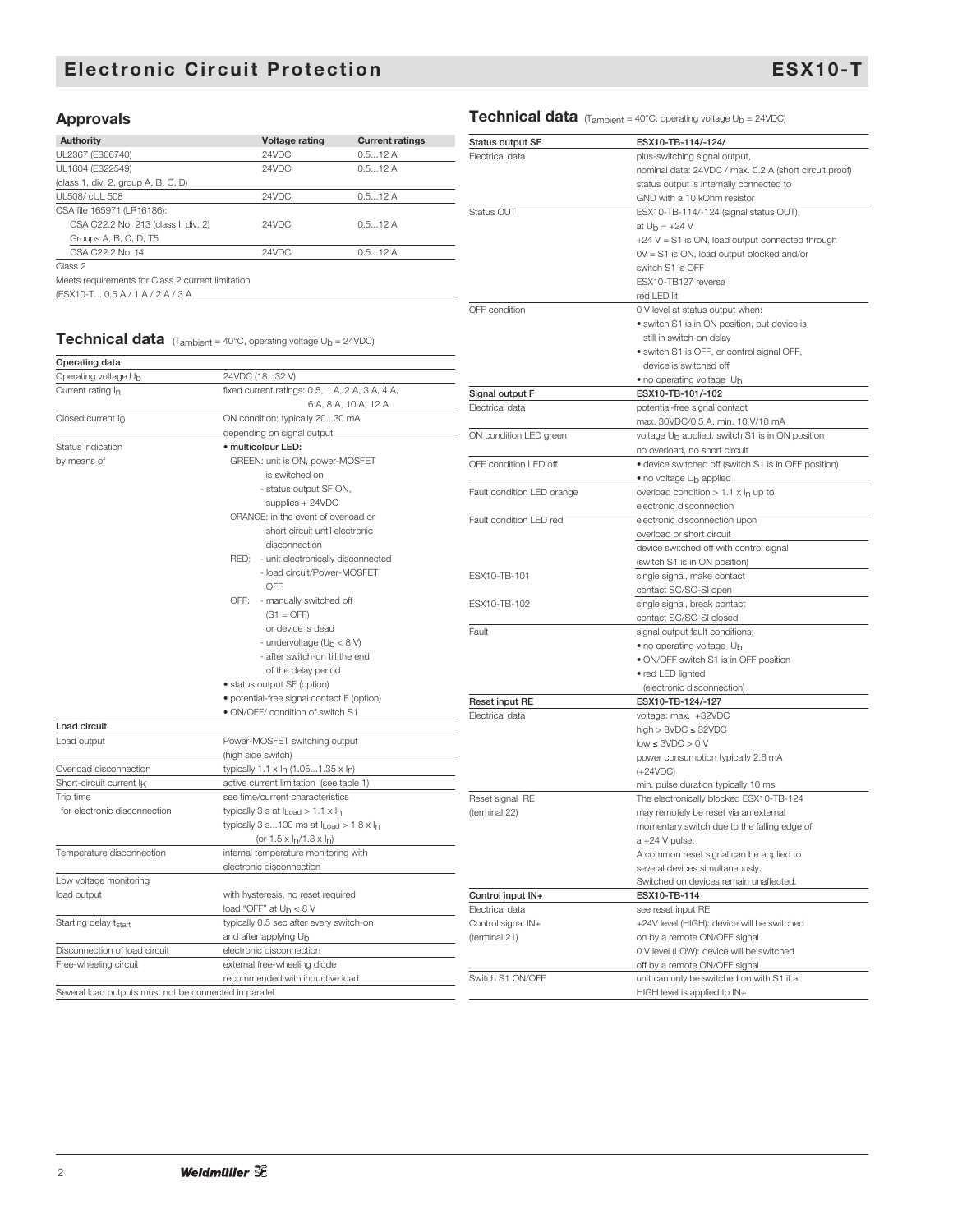0...+50 °C (without condensation, see EN 60204-1)

-20...+70 °C<br>96 hrs/95 % RH/40 °C to IEC 60068-2-78-Cab

Mounting symmetrical rail to EN 50022-35x7.5

Ambient temperature<br>Storage temperature<br>Humidity

#### **Technical data** (T<sub>ambient</sub> = 40°C, operating voltage U<sub>b</sub> = 24VDC)

| General data                                            |                                         |
|---------------------------------------------------------|-----------------------------------------|
| Fail-safe element:                                      | backup fuse for ESX10-T not required    |
|                                                         | because of the integral                 |
|                                                         | redundant fail-safe element             |
| <b>Terminals</b>                                        | $LINE+ / LOAD+ / 0V$                    |
| screw terminals                                         | M4                                      |
| max. cable cross section                                |                                         |
| flexible with wire end ferrule w/wo plastic sleeve      | 20-6 AWG (0.5 - 10 mm <sup>2</sup> )    |
| multi-lead connection                                   |                                         |
| (2 identical cables)                                    |                                         |
| rigid/flexible                                          | 20-11 AWG (0.5 - 4 mm <sup>2</sup> )    |
| flexible with wire end ferrule without plastic sleeve   | 20-13 AWG (0.5 - 2.5 mm <sup>2</sup> )  |
| flexible with TWIN wire end ferrule with plastic sleeve | 20-9 AWG (0.5 - 6 mm <sup>2</sup> )     |
| wire stripping length                                   | $10 \text{ mm}$                         |
| tightening torque (EN 60934)                            | 1.2 Nm                                  |
| Terminals                                               | aux. contacts                           |
| screw terminals                                         | M <sub>3</sub>                          |
| max. cable cross section                                |                                         |
| flexible with wire end ferrule w/wo plastic sleeve      | 23-13 AWG (0.25 - 2.5 mm <sup>2</sup> ) |
| wire stripping length                                   | 8 mm                                    |
| tightening torque (EN 60934)                            | $0.5$ Nm                                |
| Housing material                                        | moulded                                 |

| Table 1:                                            |
|-----------------------------------------------------|
| voltage drop, current limitation, max. load current |

| current rating | typically voltage drop       | active current         |                                | max. load current at 100% ON duty |
|----------------|------------------------------|------------------------|--------------------------------|-----------------------------------|
| Ιņ.            | $U_{\Omega}$ at $I_{\Omega}$ | limitation (typically) | $T_{\text{U}} = 40 \text{ °C}$ | $T_{\text{H}}$ = 50 °C            |
| 0.5A           | 70 mV                        | $1.8 \times h$         | 0.5A                           | 0.5A                              |
| 1 A            | 80 mV                        | $1.8 \times h$         | 1 A                            | 1 A                               |
| 2A             | 130 mV                       | $1.8 \times h$         | 2 A                            | 2A                                |
| 3A             | 80 mV                        | $1.8 \times h$         | 3 A                            | 3 A                               |
| 4 A            | 100 mV                       | $1.8 \times h$         | 4 A                            | 4 A                               |
| 6 A            | 130 mV                       | $1.8 \times h$         | 6 A                            | 5 A                               |
| 8 A            | 120 mV                       | $1.5 \times h$         | 8 A                            | 7 A                               |
| 10A            | 150 mV                       | $1.5 \times h$         | 10 A                           | 9 A                               |
| 12A            | 180 mV                       | $1.3 \times h$         | 12A                            | 10.8 A                            |
|                |                              |                        |                                |                                   |

Attention: when mounted side-by-side without convection the ESX10-T should not carry more than 80% of its rated load with 100% ON duty due to thermal effects.

Please note:

• The user should ensure that the cable cross sections of the relevant load circuit are suitable for the current rating of the ESX10-T used.

• Automatic start-up of machinery after shut down must be prevented (Machinery Directive 98/37/EG and EN 60204-1). In the event of a short circuit or overload the load circuit will be disconnected electronically by the ESX10-T.

• Refer to UL/CSA file for proper wiring and installation techniques.

## **Table 3: ESX10-T - Ordering Information**

| Version      |          | Signal input        |          |         |                    | Signal output        |          |              |            |
|--------------|----------|---------------------|----------|---------|--------------------|----------------------|----------|--------------|------------|
|              |          |                     |          |         | Signal contact     | <b>Status output</b> |          |              |            |
|              | without  | Control input       | Remote   | without | single signal      | single signal        | without  | Status OUT   | Status OUT |
|              | Signal   | <b>ON/OFF Reset</b> | Reset    | Signal  | N/O                | N/C                  | Signal   | Positive 24V | $QV = OK$  |
|              | Input    |                     |          | Output  | (normally open NO) | (normally closed NC) | Output   | $=$ OK       |            |
| ESX10-TA-100 | X        |                     |          | X       |                    |                      | $\times$ |              |            |
| ESX10-TB-101 | $\times$ |                     |          |         | X                  |                      | $\times$ |              |            |
| ESX10-TB-102 | $\times$ |                     |          |         |                    | X                    | $\times$ |              |            |
| ESX10-TB-114 |          | $\times$            |          |         |                    |                      |          | X            |            |
| ESX10-TB-124 |          |                     | $\times$ | X       |                    |                      |          | X            |            |
| ESX10-TB-127 |          |                     | X        | X       |                    |                      |          |              | X          |

| ESX10-TB-101<br>ESX10-TA-100 |                                    |         | ESX10-TB-102       |                | ESX10-TB-114*      |         | ESX10-TB-124**     |                | ESX10-TB-127       |         |                    |
|------------------------------|------------------------------------|---------|--------------------|----------------|--------------------|---------|--------------------|----------------|--------------------|---------|--------------------|
| Current                      | <b>Circuit</b>                     | Current | N/O                | Current        | N/C                | Current | Control            | Current        | Reset              | Current | Reset              |
| Rating                       | <b>Protection</b>                  | Rating  | Contact            | Rating         | Contact            | Rating  | Input              | Rating         | Input              | Rating  | Input              |
| (amps)                       | <b>Part Number</b>                 | (amps)  | <b>Part Number</b> | (amps)         | <b>Part Number</b> | (amps)  | <b>Part Number</b> | (amps)         | <b>Part Number</b> | (amps)  | <b>Part Number</b> |
| 0.5                          | 6720005305                         | 0.5     | 6720005320         | 0.5            | 6720005340         | 0.5     | 6720005360         | 0.5            | 6720005380         | 0.5     | 6720005309         |
|                              | 6720005301                         |         | 6720005321         |                | 6720005341         |         | 6720005361         |                | 6720005381         |         | 6720005319         |
| 2                            | 6720005302                         | 2       | 6720005322         | $\overline{2}$ | 6720005342         | 2       | 6720005362         | $\overline{2}$ | 6720005382         | 2       | 6720005329         |
| 3                            | 6720005303                         | 3       | 6720005323         | 3              | 6720005343         | 3       | 6720005363         | 3              | 6720005383         | З       | 6720005339         |
|                              | 6720005304                         | 4       | 6720005324         | 4              | 6720005344         | 4       | 6720005364         | 4              | 6720005384         | 4       | 6720005349         |
| 6                            | 6720005306                         | 6       | 6720005326         | 6              | 6720005346         | 6       | 6720005366         | 6              | 6720005386         | 6       | 6720005369         |
| 8                            | 6720005308                         | 8       | 6720005328         | 8              | 6720005348         | 8       | 6720005368         | 8              | 6720005388         | 8       | 6720005389         |
| 10                           | 6720005310                         | 10      | 6720005330         | 10             | 6720005350         | 10      | 6720005370         | 10             | 6720005390         | 10      | 6720005399         |
| 12                           | 6720005312                         | 12      | 6720005332         | 12             | 6720005352         | 12      | 6720005372         | 12             | 6720005392         | 12      | 6720005313         |
|                              | $\sim$ $\sim$ $\sim$ $\sim$ $\sim$ |         |                    |                |                    |         |                    |                |                    |         |                    |

Control force input on/off \*\* Reset input only to reset under fault conditions

| Table 2:<br><b>Specifications</b>    |                                                       |
|--------------------------------------|-------------------------------------------------------|
|                                      |                                                       |
| Mass                                 | approx. 65 g                                          |
| Dimensions ( $W \times H \times D$ ) | $12.5 \times 80 \times 83$ mm                         |
|                                      | Ambient 0°-40°C                                       |
|                                      | 165971, C1D2 Groups A, B, C, D, Temp Code T5;         |
|                                      | CSA C22.2 No. 142 - file 165971, C22.2 No. 213 - file |
|                                      | UL1604 (class I, div. 2, zone 2), UL508, CE logo      |
|                                      | Solid State Overcurrent Protectors                    |
| Approvals                            | UL2367, File E306740,                                 |
| (OFF condition)                      | n/a, only electronic disconnection                    |
| Insulation resistance                |                                                       |
| dielectric strength                  | max. 32VDC (load circuit)                             |
| (IEC 60934)                          | re-inforced insulation in operating area              |
| Insulation co-ordination             | 0.5 kV/2 pollution degree 2                           |
| (EMC directive, CE logo)             | susceptibility: EN 61000-6-2                          |
| <b>FMC</b>                           | emission: FN 61000-6-3                                |
|                                      | terminals: IP20 DIN 40050                             |
| Degree of protection                 | housing: IP20 DIN 40050                               |
| Vibration                            | 3 g, test to IEC 68-2-6 test Fc                       |
|                                      | climate class 3K3 to FN 60721                         |

| Protection | to EN6052                                  |
|------------|--------------------------------------------|
|            | housing IP30, terminals IP00               |
| CE logo    | to 2004/108/EG and 94/9/EG                 |
| UL         | UL2367. File No E306740                    |
|            | UL508. File No E322549                     |
|            | UL 1604. File No E320024                   |
| CSA        | CSA C22.2 No 14, File No 165971 (LR16186)  |
|            | CSA C22.2 No 142. File No 165971 (LR16186) |
|            | CSA C22.2 No 213, File No 165971 (LR16186) |
| ATFX       | IEC/EN60079-0 /-14/-15                     |
|            | 《εx》    3G Ex nA    Β T4 Gc X              |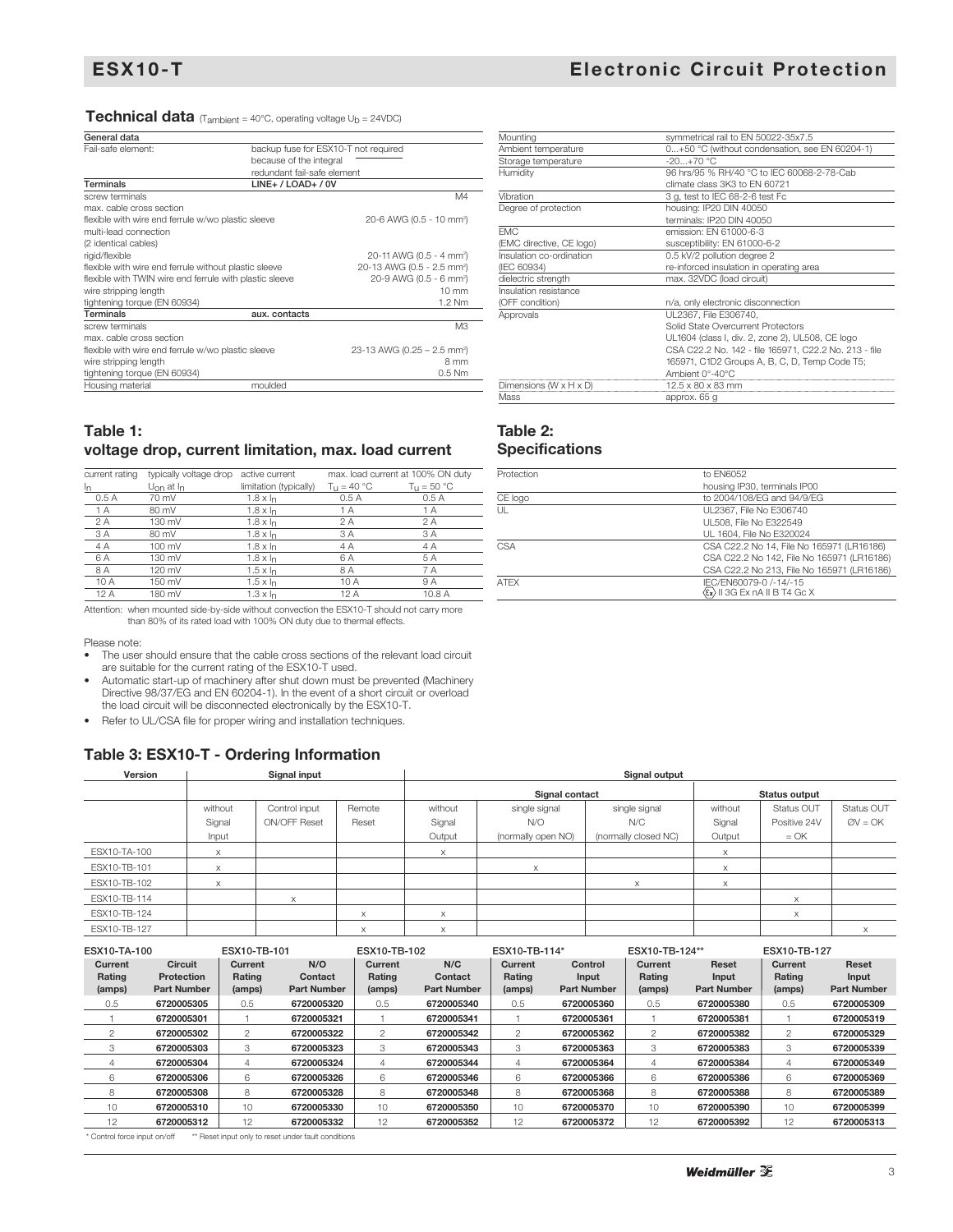## **ESX10-T Signal inputs / outputs (wiring diagram)**

**ESX10-TA-100** without signal input/output



**ESX10-TB-101** without signal input with signal output F (single signal, N/O)



operating condition: 13-14 closed<br>fault condition: 13-14 open fault condition:



**ESX10-TB-102** without signal input with signal output F

operating condition: 11-12 open fault condition: 11-12 closed



 $LINE+$ 

with status output SF  $(+24 V =$ load output ON)

**ESX10-TB-114** with control input IN+

(+24VDC)

operating condition:  $SF +24 V = OK$ <br>fault condition:  $SF 0 V$ fault condition:

**ESX10-TB-124** with reset input RE (+24VDC ↓) with status output SF  $(+24 V =$  load output ON)



operating condition:  $SF +24 V = OK$ <br>fault condition:  $SF 0 V$ fault condition:

**ESX10-TB-127** with reset input RE (+24VDC ↓) with inverse status output SF  $(0 V =$  load output ON)



operating condition:  $SF 0 V = OK$ <br>fault condition:  $SF +24 V$ fault condition:

#### **Dimensions**



This is a metric design and millimeter dimensions take precedence ( $\frac{\text{mm}}{\text{inch}}$ )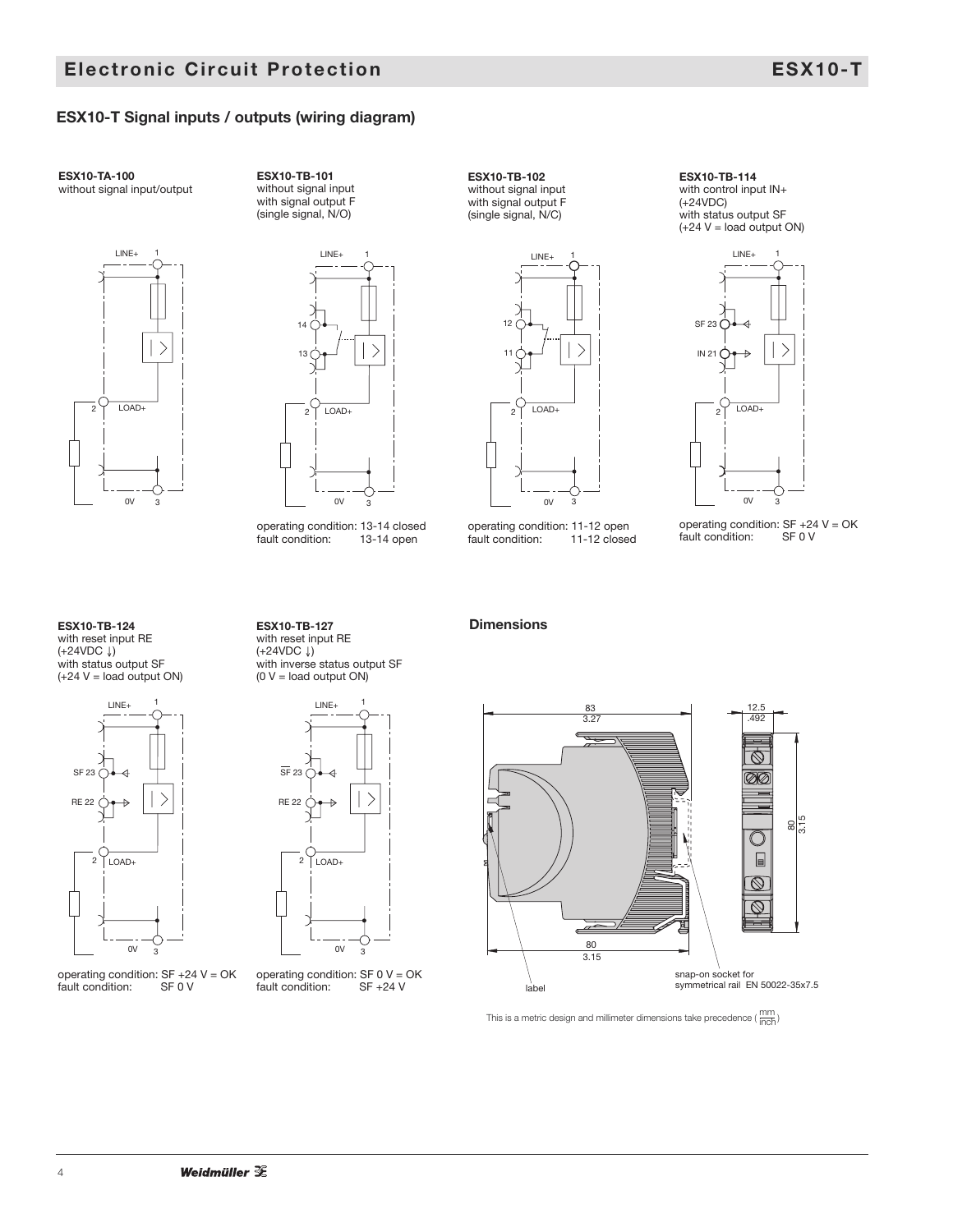## **Time/Current characteristic curve (Ta = 25 °C)**



<sup>&</sup>lt;sup>\*1)</sup> current limitation typically 1.8 x I<sub>n</sub> times rated current at I<sub>n</sub> = 0.5 A...6 A current limitation typically 1.5 x I<sub>n</sub> times rated current at I<sub>n</sub> = 8 A or 10 A current limitation typically 1.3 x  $I_n$  times rated current at  $I_n = 12$  A

- The trip time is typically 3 s in the range between 1.1 and 1.8 x  $ln^{11}$ .
- Electronic current limitation occurs at typically 1.8  $\times$   $\ln^{1}$ <sup>1</sup> which means that under all overload conditions (independent of the power supply and the resistance of the load circuit) the max. overload before disconnection will not exceed 1.8 x  $In^{\text{th}}$  times the current rating. Trip time is between 100 ms and 3 sec (depending on overload or at short circuit).
- Without this current limitation a considerably higher overload current would flow in the event of an overload or short circuit.

## **Table 4: Reliable trip of ESX10-T**

|                                                                       |               | Reliable trip of ESX10-T with different cable lengths and cross sections            |               |                                                                                                                                  |       |                                              |       |                            |       |      |      |
|-----------------------------------------------------------------------|---------------|-------------------------------------------------------------------------------------|---------------|----------------------------------------------------------------------------------------------------------------------------------|-------|----------------------------------------------|-------|----------------------------|-------|------|------|
| Resistivity of copper $\rho_0 =$                                      |               |                                                                                     |               | $0.0178$ (Ohm x mm <sup>2</sup> ) / m                                                                                            |       |                                              |       |                            |       |      |      |
| <b>U<sub>b</sub></b> = <b>DC 19.2 V</b> (= 80 % of 24 V)              |               |                                                                                     |               | voltage drop of ESX10-T and tolerance of<br>trip point (typically 1.1 x $I_n = 1.05  1.35 x I_n$ ) have been taken into account. |       |                                              |       |                            |       |      |      |
| ESX10-T-selected rating $I_n$ (in A)                                  |               |                                                                                     | $\rightarrow$ | 3                                                                                                                                | 6     |                                              |       |                            |       |      |      |
| e. g. trip current $I_{ab} = 1.25 \times I_n$ (in A)                  |               |                                                                                     | $\rightarrow$ | 3.75                                                                                                                             | 7.5   | ESX10-T trips after 3 s                      |       |                            |       |      |      |
| $R_{\text{max}}$ in Ohm = (U <sub>b</sub> / I <sub>ab</sub> ) - 0.050 |               |                                                                                     | $\rightarrow$ | 5.07                                                                                                                             | 2.51  |                                              |       |                            |       |      |      |
|                                                                       |               | The ESX10-T reliably trips from 0 Ohm to max. circuitry resistance $R_{\text{max}}$ |               |                                                                                                                                  |       |                                              |       |                            |       |      |      |
|                                                                       |               | Cable cross section $\mathbf{A}$ in mm <sup>2</sup>                                 |               |                                                                                                                                  | 0.14  | 0.25                                         | 0.34  | 0.5                        | 0.75  | 1    | 1.5  |
|                                                                       |               | cable length L in meter                                                             |               |                                                                                                                                  |       | cable resistance in Ohm = $(R0 x 2 x L) / A$ |       |                            |       |      |      |
|                                                                       |               | $( = single length)$                                                                | v             |                                                                                                                                  |       |                                              |       |                            |       |      |      |
|                                                                       |               |                                                                                     | 5             |                                                                                                                                  | 1.27  | 0.71                                         | 0.52  | 0.36                       | 0.24  | 0.18 | 0.12 |
|                                                                       |               |                                                                                     | 10            |                                                                                                                                  | 2.54  | 1.42                                         | 1.05  | 0.71                       | 0.47  | 0.36 | 0.24 |
|                                                                       |               |                                                                                     | 15            |                                                                                                                                  | 3.81  | 2.14                                         | 1.57  | 1.07                       | 0.71  | 0.53 | 0.36 |
|                                                                       |               |                                                                                     | 20            |                                                                                                                                  | 5.09  | 2.85                                         | 2.09  | 1.42                       | 0.95  | 0.71 | 0.47 |
|                                                                       |               |                                                                                     | 25            |                                                                                                                                  | 6.36  | 3.56                                         | 2.62  | 1.78                       | 1.19  | 0.89 | 0.59 |
|                                                                       |               |                                                                                     | 30            |                                                                                                                                  | 7.63  | 4.27                                         | 3.14  | 2.14                       | 1.42  | 1.07 | 0.71 |
|                                                                       |               |                                                                                     | 35            |                                                                                                                                  | 8.90  | 4.98                                         | 3.66  | 2.49                       | 1.66  | 1.25 | 0.83 |
|                                                                       |               |                                                                                     | 40            |                                                                                                                                  | 10.17 | 5.70                                         | 4.19  | 2.85                       | 1.90  | 1.42 | 0.95 |
|                                                                       |               |                                                                                     | 45            |                                                                                                                                  | 11.44 | 6.41                                         | 4.71  | 3.20                       | 2.14  | 1.60 | 1.07 |
|                                                                       |               |                                                                                     | 50            |                                                                                                                                  | 12.71 | 7.12                                         | 5.24  | 3.56                       | 2.37  | 1.78 | 1.19 |
|                                                                       |               |                                                                                     | 75            |                                                                                                                                  | 19.07 | 10.68                                        | 7.85  | 5.34                       | 3.56  | 2.67 | 1.78 |
|                                                                       |               |                                                                                     | 100           |                                                                                                                                  | 25.34 | 14.24                                        | 10.47 | 7.12                       | 4.75  | 3.56 | 2.37 |
|                                                                       |               |                                                                                     | 125           |                                                                                                                                  | 31.79 | 17.80                                        | 13.09 | 8.90                       | 5.93  | 4.45 | 2.97 |
|                                                                       |               |                                                                                     | 150           |                                                                                                                                  | 38.14 | 21.36                                        | 15.71 | 10.68                      | 7.12  | 5.34 | 3.56 |
|                                                                       |               |                                                                                     | 175           |                                                                                                                                  | 44.50 | 24.92                                        | 18.32 | 12.46                      | 8.31  | 6.23 | 4.15 |
|                                                                       |               |                                                                                     | 200           |                                                                                                                                  | 50.86 | 28.48                                        | 20.94 | 14.24                      | 9.49  | 7.12 | 4.75 |
|                                                                       |               |                                                                                     | 225           |                                                                                                                                  | 57.21 | 32.04                                        | 23.56 | 16.02                      | 10.68 | 8.01 | 5.34 |
|                                                                       |               |                                                                                     | 250           | $\rightarrow$                                                                                                                    | 63.57 | 35.60                                        | 26.18 | 17.80                      | 11.87 | 8.90 | 5.93 |
| Example 1:                                                            |               | max. length at 1.5 mm <sup>2</sup> and 3 A                                          |               | $214 m \rightarrow$                                                                                                              |       |                                              |       |                            |       |      |      |
| Example 2:                                                            |               | max. length at 1.5 mm <sup>2</sup> and 6 A                                          | 106 m         |                                                                                                                                  |       |                                              |       |                            |       |      |      |
| Example 3:                                                            | mixed wiring: | (Control cabinet - sensor/actuator level)                                           |               | $R1 = 40$ m in 1.5 mm <sup>2</sup> and $R2 = 5$ m in 0.25 mm <sup>2</sup> :<br>$R1 = 0.95$ Ohm, $R2 = 0.71$ Ohm                  |       |                                              |       | Total (R1 + R2) = 1.66 Ohm |       |      |      |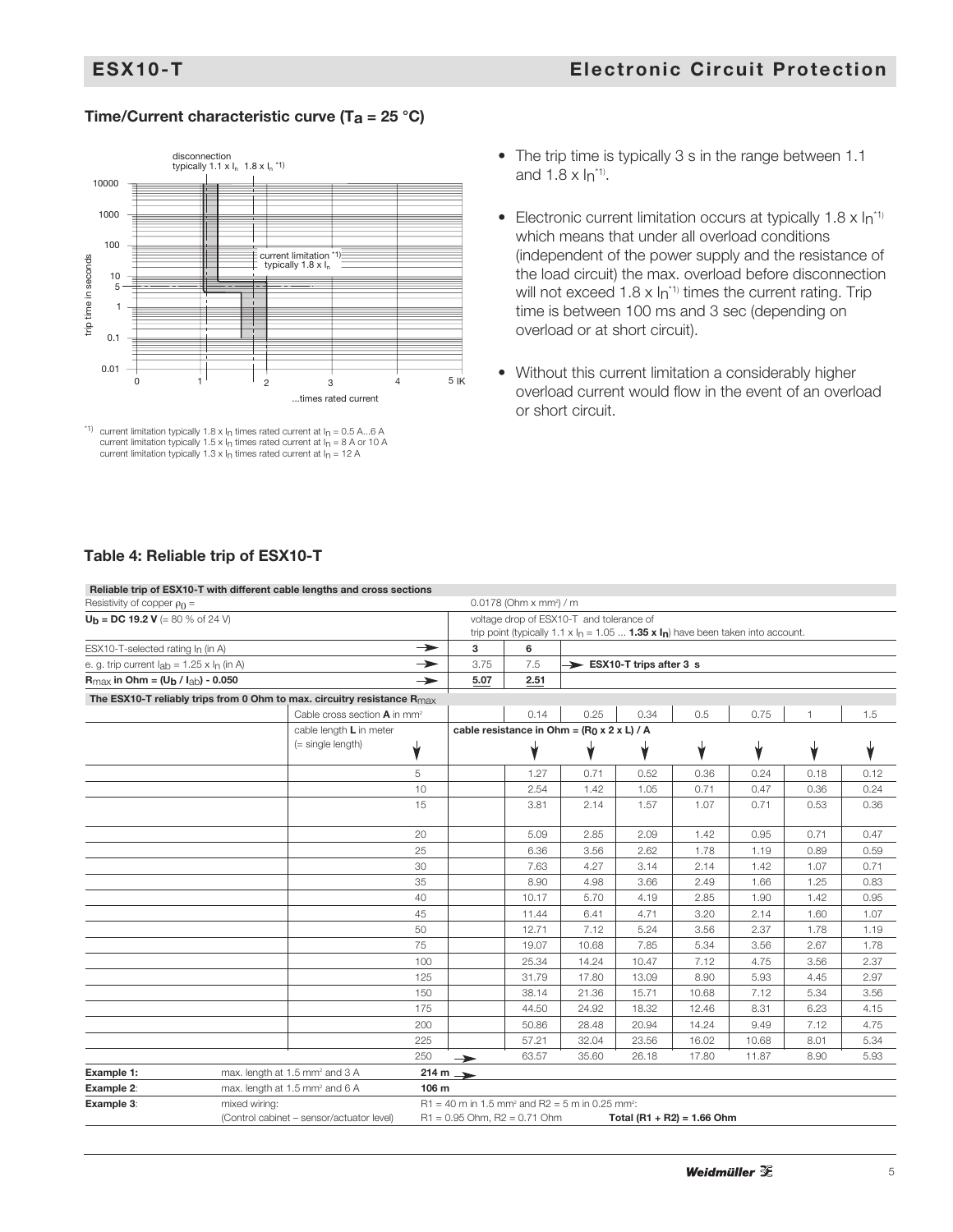## **Mounting examples for ESX10-T**

The ESX10-T features an integral power distribution system.



## **Mounting procedure:**

Before wiring insert busbars into protection block.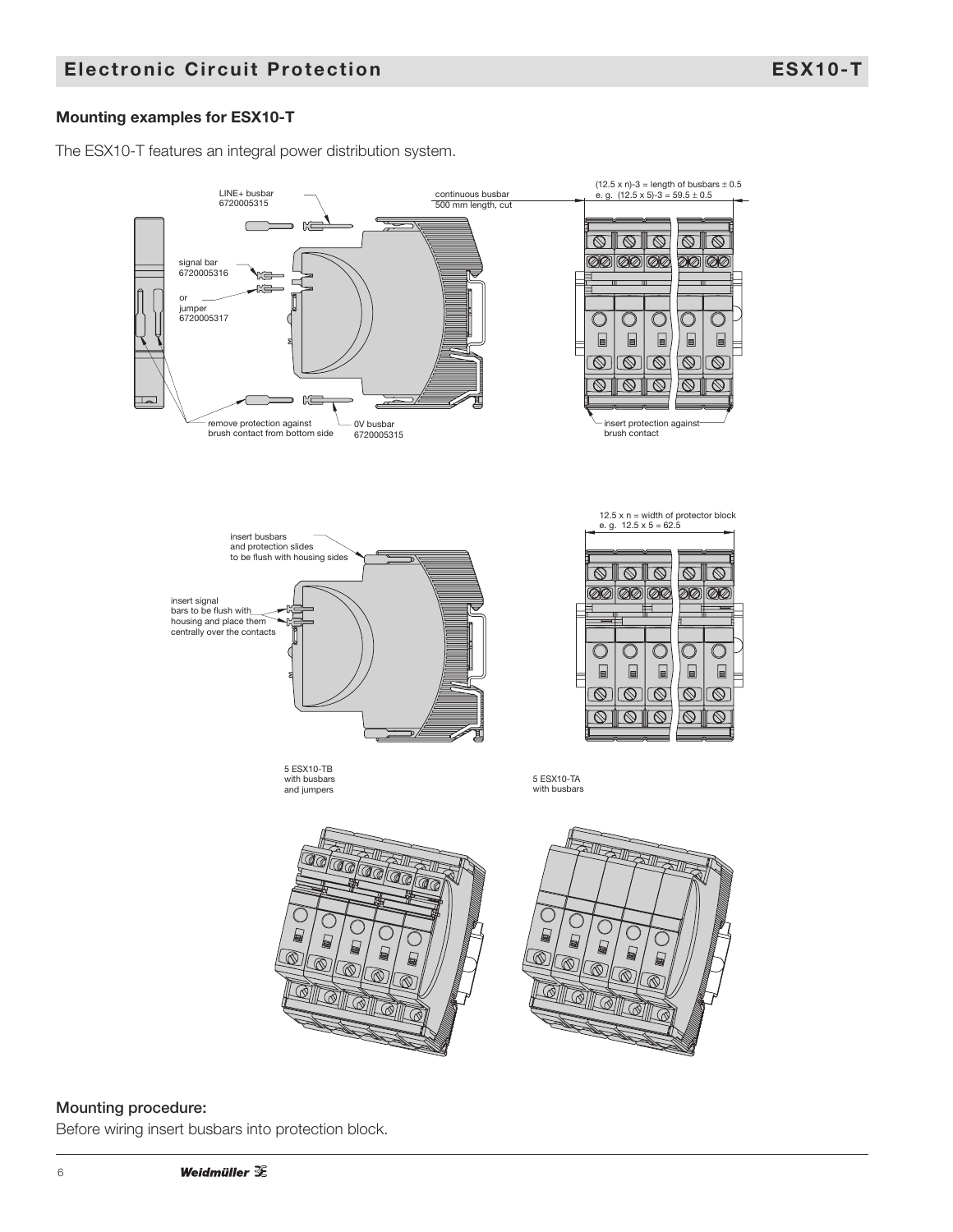## **Connection diagrams and application examples ESX10-T**

Signal contacts are shown in OFF or fault condition.

#### **ESX10-TA-100 ESX10-TB-101**



group signaling (series connection)



#### **ESX10-TB-102**

Single signaling with common line entry



#### **ESX10-TB-124**

Single signaling with common reset